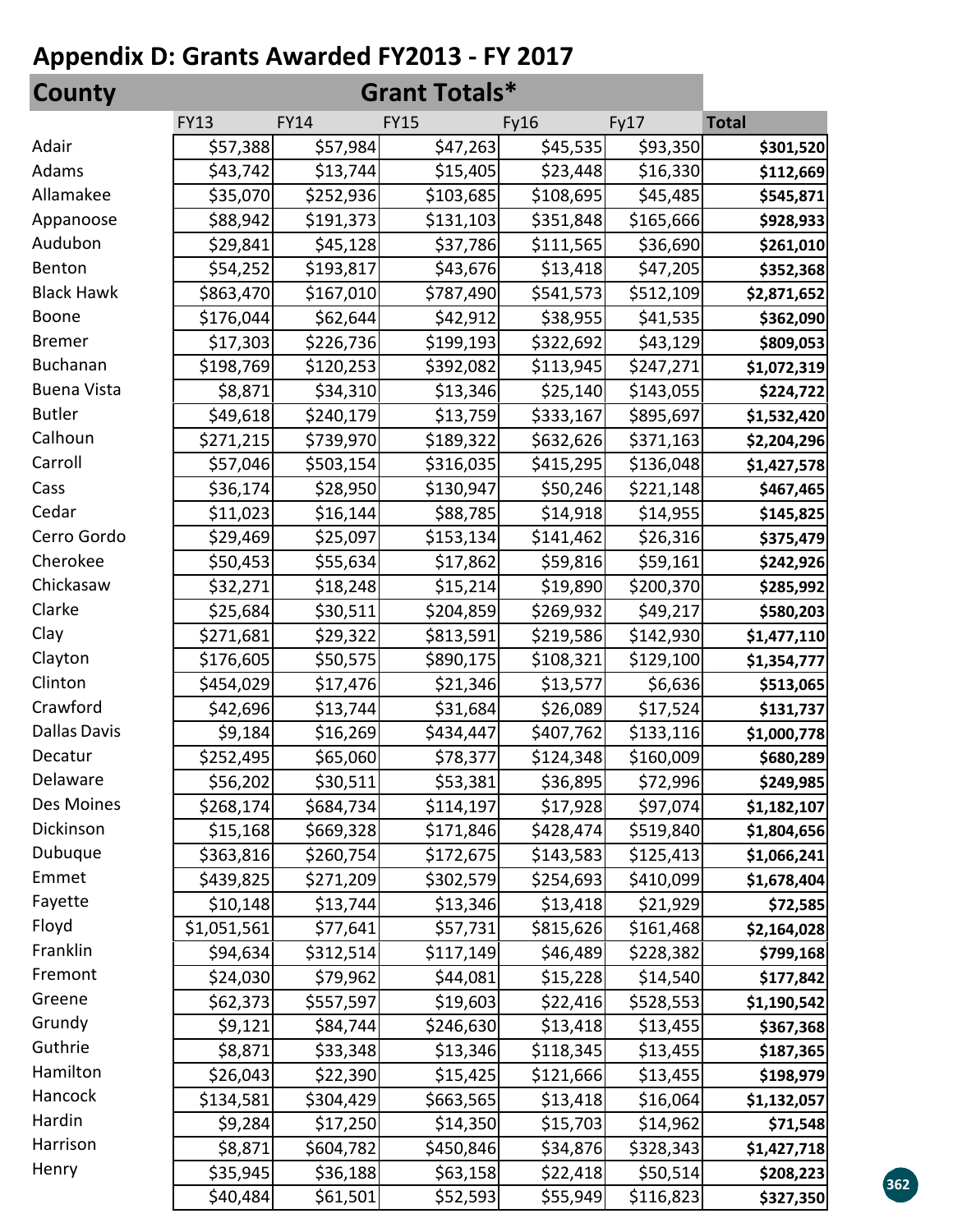| Howard        | \$236,114   | \$66,867    | \$13,923    | \$410,432   | \$44,224    | \$771,560   |
|---------------|-------------|-------------|-------------|-------------|-------------|-------------|
| Humboldt      | \$105,436   | \$14,453    | \$24,457    | \$19,716    | \$13,688    | \$177,750   |
| Ida           | \$23,591    | \$25,374    | \$13,346    | \$14,974    | \$13,455    | \$90,740    |
| lowa          | \$56,397    | \$19,256    | \$88,357    | \$80,271    | \$83,901    | \$328,182   |
| Jackson       | \$121,796   | \$276,468   | \$17,096    | \$291,303   | \$389,090   | \$1,095,753 |
| Jasper        | \$68,038    | \$20,792    | \$464,601   | \$919,624   | \$105,700   | \$1,578,754 |
| Jefferson     | \$39,718    | \$36,984    | \$61,527    | \$57,480    | \$26,033    | \$221,742   |
| Johnson       | \$842,111   | \$708,073   | \$808,511   | \$2,148,417 | \$415,891   | \$4,923,003 |
| Jones         | \$5,383,829 | \$159,818   | \$302,486   | \$334,016   | \$768,858   | \$6,949,007 |
| Keokuk        | \$9,521     | \$50,427    | \$60,250    | \$91,415    | \$36,904    | \$248,517   |
| Kossuth       | \$64,456    | \$30,919    | \$161,438   | \$35,346    | \$31,505    | \$323,664   |
| Lee           | \$10,502    | \$85,157    | \$15,814    | \$29,666    | \$215,295   | \$356,434   |
| Linn          | \$494,907   | \$259,785   | \$631,138   | \$1,298,600 | \$987,267   | \$3,671,697 |
| Louisa        | \$356,081   | \$32,311    | \$353,346   | \$33,810    | \$95,061    | \$870,609   |
| Lucas         | \$21,017    | \$82,761    | \$31,794    | \$66,543    | \$63,238    | \$265,353   |
| Lyon          | \$106,684   | \$14,334    | \$17,976    | \$18,035    | \$13,751    | \$170,780   |
| Madison       | \$21,063    | \$52,738    | \$608,652   | \$82,245    | \$45,603    | \$810,301   |
| Mahaska       | \$84,691    | \$146,001   | \$211,314   | \$52,478    | \$616,353   | \$1,110,837 |
| Marion        | \$1,087,027 | \$47,186    | \$17,387    | \$13,418    | \$13,455    | \$1,178,473 |
| Marshall      | \$129,821   | \$431,968   | \$492,905   | \$132,894   | \$678,928   | \$1,866,516 |
| Mills         | \$15,877    | \$42,158    | \$29,720    | \$75,247    | \$14,504    | \$177,506   |
| Mitchell      | \$31,646    | \$36,875    | \$74,268    | \$118,944   | \$486,663   | \$748,396   |
| Monona        | \$26,513    | \$242,227   | \$213,898   | \$13,418    | \$13,455    | \$509,511   |
| Monroe        | \$30,907    | \$31,261    | \$53,506    | \$32,126    | \$35,963    | \$183,763   |
| Montgomery    | \$103,748   | \$86,364    | \$145,173   | \$125,317   | \$147,327   | \$607,929   |
| Muscatine     | \$315,085   | \$84,686    | \$59,596    | \$142,418   | \$21,824    | \$623,609   |
| Obrien        | \$306,219   | \$499,132   | \$13,700    | \$45,964    | \$15,427    | \$880,443   |
| Osceola       | \$161,807   | \$42,416    | \$66,086    | \$13,418    | \$67,455    | \$351,182   |
| Page          | \$57,311    | \$227,138   | \$115,967   | \$127,002   | \$143,492   | \$670,910   |
| Palo Alto     | \$162,763   | \$16,229    | \$14,110    | \$454,570   | \$45,017    | \$692,689   |
| Plymouth      | \$16,696    | \$23,331    | \$35,023    | \$65,331    | \$473,591   | \$613,972   |
| Pocahontas    | \$19,126    | \$68,231    | \$100,024   | \$31,923    | \$26,591    | \$245,895   |
| Polk          | \$1,809,161 | \$2,702,269 | \$1,725,126 | \$947,847   | \$911,919   | \$8,096,322 |
| Pottawattamie | \$575,625   | \$517,093   | \$1,020,064 | \$381,427   | \$60,387    | \$2,554,596 |
| Poweshiek     | \$24,738    | \$47,622    | \$201,346   | \$182,318   | \$18,455    | \$474,479   |
| Ringgold      | \$60,861    | \$64,744    | \$167,440   | \$178,774   | \$3,239,603 | \$3,711,422 |
| Sac           | \$21,732    | \$28,915    | \$15,672    | \$15,205    | \$14,455    | \$95,978    |
| Scott         | \$508,307   | \$380,086   | \$301,875   | \$15,233    | \$118,102   | \$1,323,602 |
| Shelby        | \$8,871     | \$263,744   | \$19,846    | \$13,418    | \$20,202    | \$326,081   |
| Sioux         | \$10,063    | \$123,049   | \$132,419   | \$14,671    | \$13,928    | \$294,129   |
| Story         | \$82,283    | \$226,798   | \$119,374   | \$108,703   | \$640,688   | \$1,177,846 |
| Tama          | \$57,455    | \$16,717    | \$34,349    | \$126,827   | \$30,697    | \$266,044   |
| Taylor        | \$22,260    | \$77,323    | \$22,132    | \$48,653    | \$47,180    | \$217,548   |
| Union         | \$171,840   | \$92,797    | \$85,505    | \$90,490    | \$85,942    | \$526,574   |
| Van Buren     | \$38,417    | \$67,757    | \$80,321    | \$105,487   | \$432,432   | \$724,414   |
| Wapello       | \$20,701    | \$266,627   | \$196,700   | \$18,282    | \$83,142    | \$585,452   |
| Warren        | \$11,384    | \$13,744    | \$29,611    | \$39,668    | \$64,207    | \$158,614   |
| Washington    | \$25,568    | \$39,754    | \$43,533    | \$60,660    | \$167,653   | \$337,168   |
| Wayne         | \$23,137    | \$31,011    | \$91,484    | \$32,126    | \$37,963    | \$215,721   |